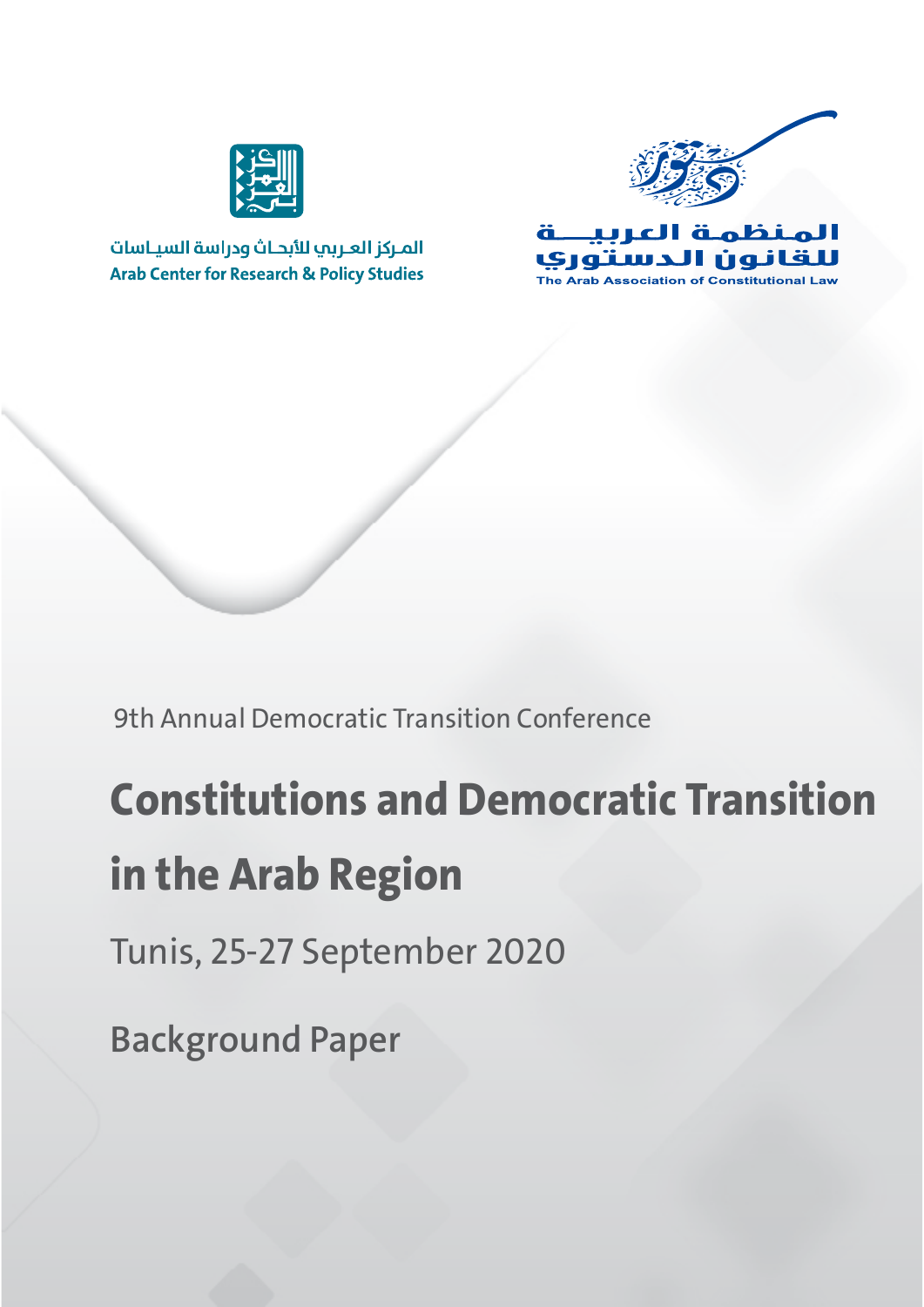The issue of a constitution is of great importance in countries undergoing democratic transition, given the importance of constitutions within the framework of democratic states, as they form the essence of the political and social contract between the rulers and the public. This contract defines the nature of the state and the basic elements upon which its political system is based, the powers of the public authorities, the relationship between different authorities, the rights and freedoms of citizens, and the rules for the distribution of power and wealth among state regions.

The Arab countries have witnessed many kinds of unrest, during which many demands concerning the adoption of political and constitutional reforms have been raised and are necessary to the success of the democratic transition and building the rule of law. These demands were part of the "Arab Reform Projects" that flourished before the Arab revolutions in 2011. However, the widespread involvement in the issue of the constitution, involving intellectuals, civil activists, and academic and political elites, only occurred with the Arab revolutions. The demands expressed in the context of these revolutions in 2011, as well as during the popular movements in Sudan and Algeria, were very similar, and summed up by the slogans of political freedom, social justice, and the overthrow of corruption and tyranny.

Based on the above, and with the aim of clearly highlighting the status of constitution in democratic transition in the Arab region, this conference is organized by the Arab Center for Research and Policy Studies in cooperation with the Arab Association of Constitutional Law. It comes within the series of annual conferences on the issues of democracy and democratic transition, which is supervised by The Arab Center Project of Democratic Transformation and Transition Phases in The Arab Countries. The conference will track how the issue of a constitution has been managed in Arab countries that have embarked on transitions, drafted new constitutions (or constitutional documents), or made amendments to previous ones. The conference poses a central question that has occupied Arab intellectuals since the beginning of the twentieth century: **How can a political authority that is effectively constrained by the constitution be established; that is, how can the modern constitutional state be achieved?**

# Conference Themes

# **Concepts and Terminology**

This part explores the main concepts and terminology related to constitutional issues, during the transitional stages and beyond:

- What is a "democratic constitution" or a "constitution of democratic systems of government"? Are there minimum standards for a constitution to be considered "democratic"? Where do the current Arab constitutions fall within the framework of these criteria?
- Given the contemporary constitutions that have drafted after successful transitions to democracy over the past few decades, what is "local" and "universal" in these constitutions?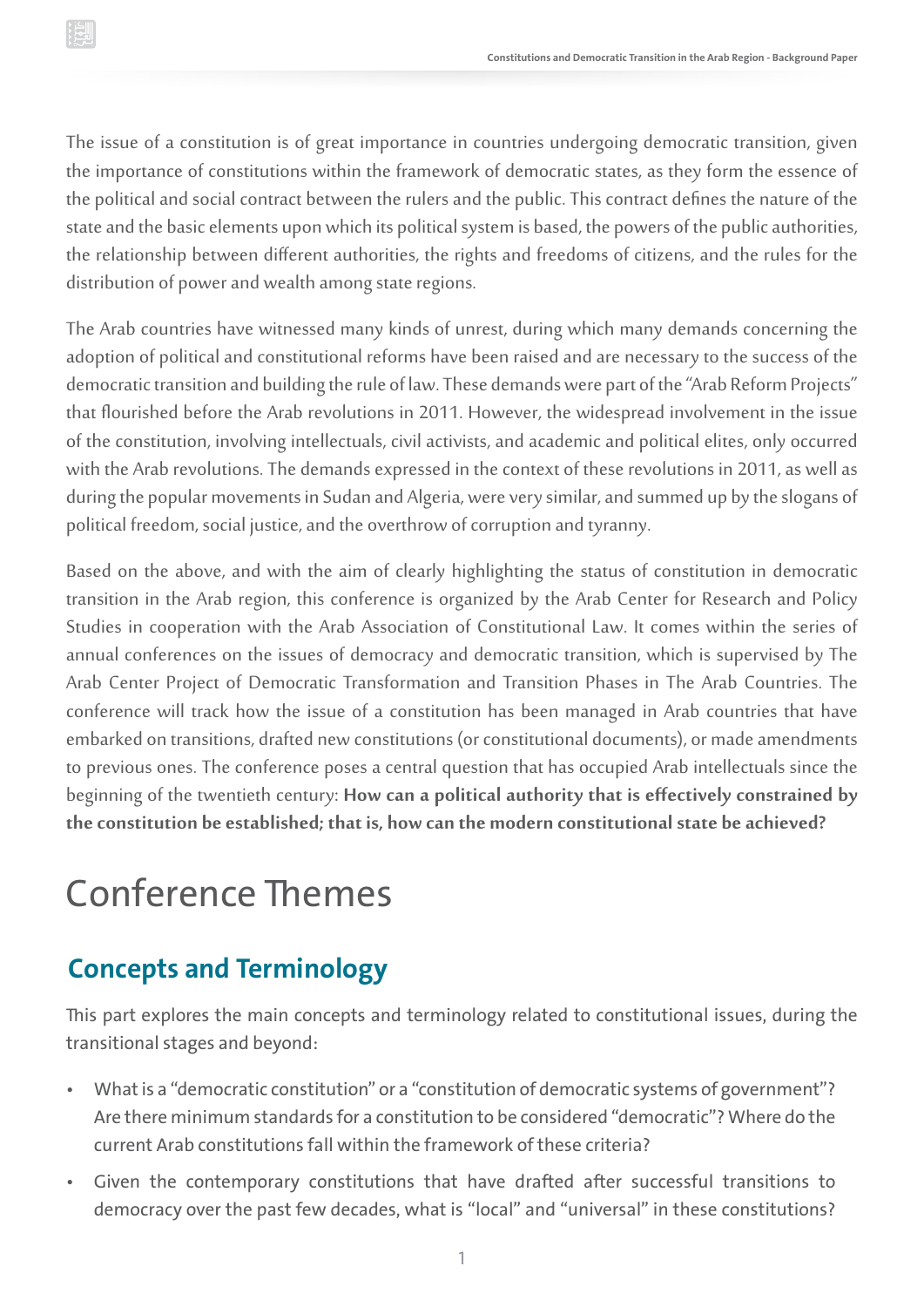Is there a "universal model" for constitutions, or do they express purely national perceptions? What constitutional foundations are essential for establishing democratic systems of government in Arab countries?

• How can other concepts related to the concept of "democratic constitution", about which Arab political actors disagree in more than one case, be understood? These concepts include terms such as "transitional or provisional constitution"; "constitutional declaration"; "supraconstitutional principles"; "separation of powers"; "independent judiciary"; "the rule of law"; "popular sovereignty"; "sovereignty of elected political institutions over non-political and unelected institutions"; "vertical and horizontal political accountability", and so on.

## **The Process of Drafting Constitutions**

#### **Drafting constitutions during democratic transitions**

- This section focuses specifically on the constitutions of the transitional stages, in terms of concepts, actors, context, and the guarantees and process of constitution-drafting. The most important questions that can be addressed here are:
- How does the political, cultural and social environment affect the constitutional process in transitional stages? Do political divisions affect this? What considerations are specific to the constitutions of religiously and/or ethnically divided societies?
- What is intended by "transitional" or "temporary" constitutions? What is their function during periods of transition? When are they drafted? And how? When should they expire? Who drafts them? How are the members of the bodies responsible for this task selected? How are these conditions applied in Arab cases?
- Who are the main actors in the constitution-drafting process of democratic systems? What is the role of both the official and unofficial forces in this process? How can citizens be involved in building perceptions about the constitution during the transitional stages? What is the role of civil society, media and experts in this? Is there a role for international actors, such as the United Nations, and international experts?
- To what degree do the drafters of the Constitution represent and protect the will of the masses?
- What are the mechanisms of the relationship between political actors and constitutional jurists during the process of writing the constitution?
- What is the impact of regional role on the process of drafting the constitution? Can different countries learn from each other?
- What are the limits of the role played by the judiciary in drafting the constitution of democratic systems and in influencing political actors during the transitional stages? How can the challenges related to the judiciary be addressed in Arab cases?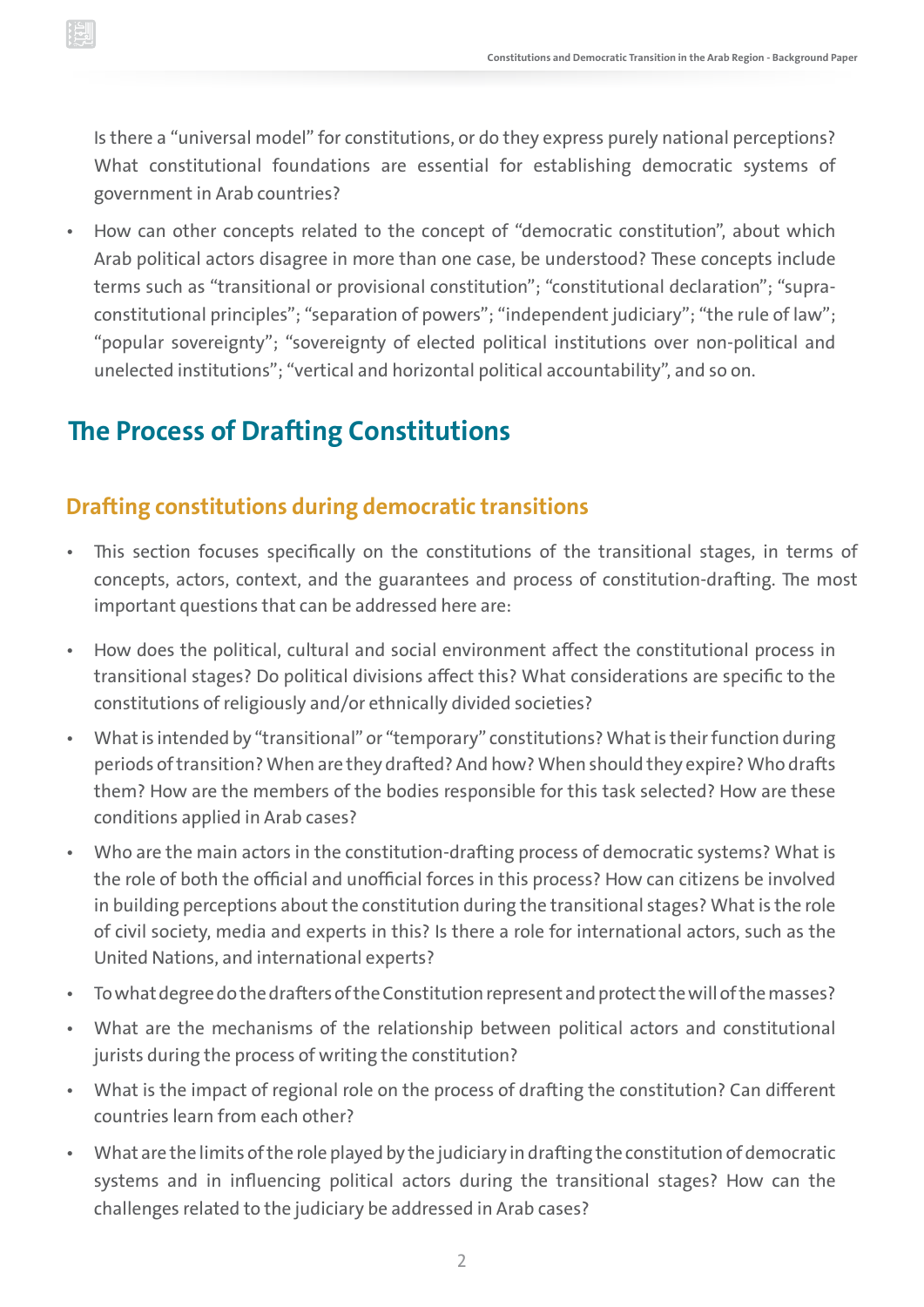- How does the constitution-drafting process differ in the form of the transition to democracy or the process of change itself (gradual reform from above, revolutionary change from below, consensus of political actors from the regime and opposition, imposition of change from outside)? How is the constitution-making process undertaken in the wake of civil wars and armed conflicts? What is the role of local, regional and international mediators in such cases? How can constitutional democracy be integrated into reconciliation agreements in the aftermath of war and conflict? How is this applied in Arab cases?
- What are the constitutional guarantees for the success of the democratic transition in the Arab region? What are the measures and initiatives accompanying constitutional reform to support the process of democratization in Arab countries?

#### **Problems associated with Constitution-drafting in the Arab region**

This section explores the urgent challenges posed by the constitutional issue in the transitional stages in the Arab countries, and how to deal with them, with a view to comparing them with other cases outside the Arab region. The most important of these challenges include:

- Issues regarding identity issues, frame of reference and regional and international covenants (the relationship of religion to the state, freedoms and rights, human rights, etc.).
- Questions of minority rights and multiculturalism (citizenship, pluralism, freedoms, rights, the management of political differences and conflicting interests, etc.).
- The legacy of Arab authoritarianism (in particular the concentration of power; the President's absolute powers, past human rights violations; the weakness of political culture; the weakness of the party system and party organization; and the issue of stability, security and social control); and related issues such as the nature of the state (simple, federal); the shape of the political system and the relationship between legislative and executive institutions (parliamentary, presidential, mixed, consociational democracy); vertical and horizontal methods of accountability; the electoral system; the relationship between elected political institutions and non-elected state institutions such as the security, military and judicial institutions; the role of the judiciary and supervisory bodies, independent bodies and commissions; advancing political participation through information technology and communication tools; forms of direct or participatory democracy; local democracy, and transitional justice.
- Questions about wealth and income distribution and social justice (the foundations of social and economic policies, the role of the public sector, the role of the private sector, the role of the Central Bank, the integration of poor and marginalized groups, social control, the role of civil society and civil and charitable organizations).
- Questions related to Arab unity, integration and the legacy of dependency on foreign powers. Many Arab constitutions declare that the state is "part of the Arab nation and works on its unity".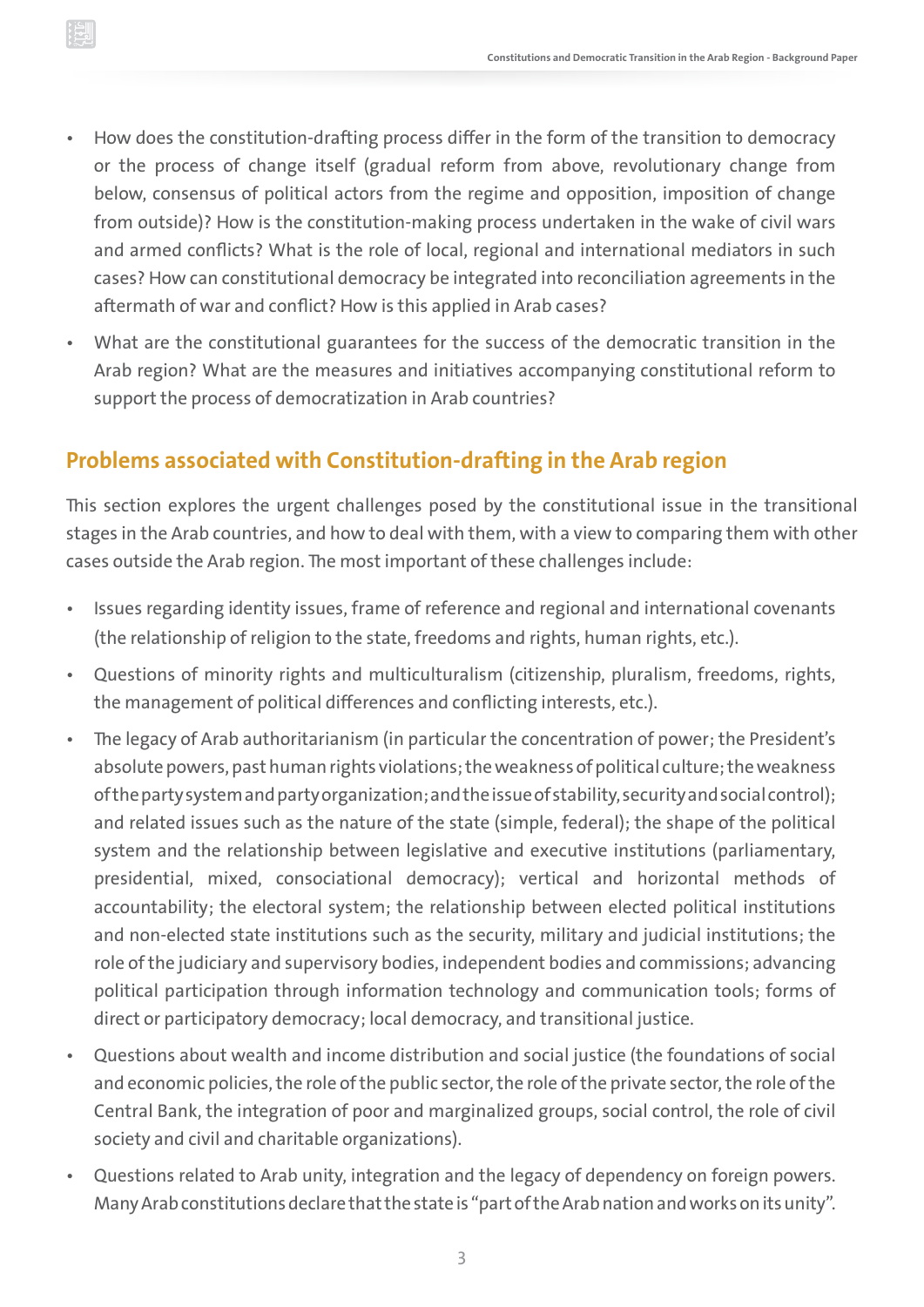Are there objective factors that necessitate cooperation or integration? What can be said about border issues between Arab countries? Does the supremacy of international conventions over the Constitution represent a kind of acquiescence to foreign values or values that could conflict with prevailing local values? Is there a constitutional mechanism to address these problems?

### **Constitutions in Democratic Systems in Practice**

This section looks at questions about the outcomes of the constitution-drafting process of democratic systems, including:

- What guarantees the enforcement and continuity of the constitution of a democratic system? What circumstances are necessary for this to happen? From where does this constitution derive its legitimacy? How can comparative experiences be useful in this regard?
- What guarantees/standards/circumstances/institutions have prevented the collapse of constitutions in newly established democracies? What are the guarantees of success for the democratization process and the promotion of constitutional democracy in Arab countries?
- Which bodies have oversight powers for compliance with and interpretation of the constitution? What is the role of judicial institutions in this regard?
- How is the constitution of a democratic system amended? When are amendments raised? Who addresses these amendments? What lessons do the experiences of other countries offer?
- How can constitutional democracy itself be developed to cope with societal changes, address the flaws of representative or procedural democracy, broaden political participation, and enhance the ability of citizens to contribute to self-determination in Arab countries? What is it about constitutional culture that ensures the sustainability and effective functioning of democratic constitutions in Arab countries?

#### **To Participate in the Conference:**

- Researchers interested in taking part in the meeting should submit a brief abstract/proposal with the main outline of their proposed paper, of between 700 and 1,000 words in length. This proposal should include:
	- 1. The main research problematic and the question to be addressed.
	- 2. The research aims and its significance.
	- 3. The proposed research methodology and the theoretical background of the proposed paper.
	- 4. The proposed structure of the paper.
	- 5. An initial list of references.